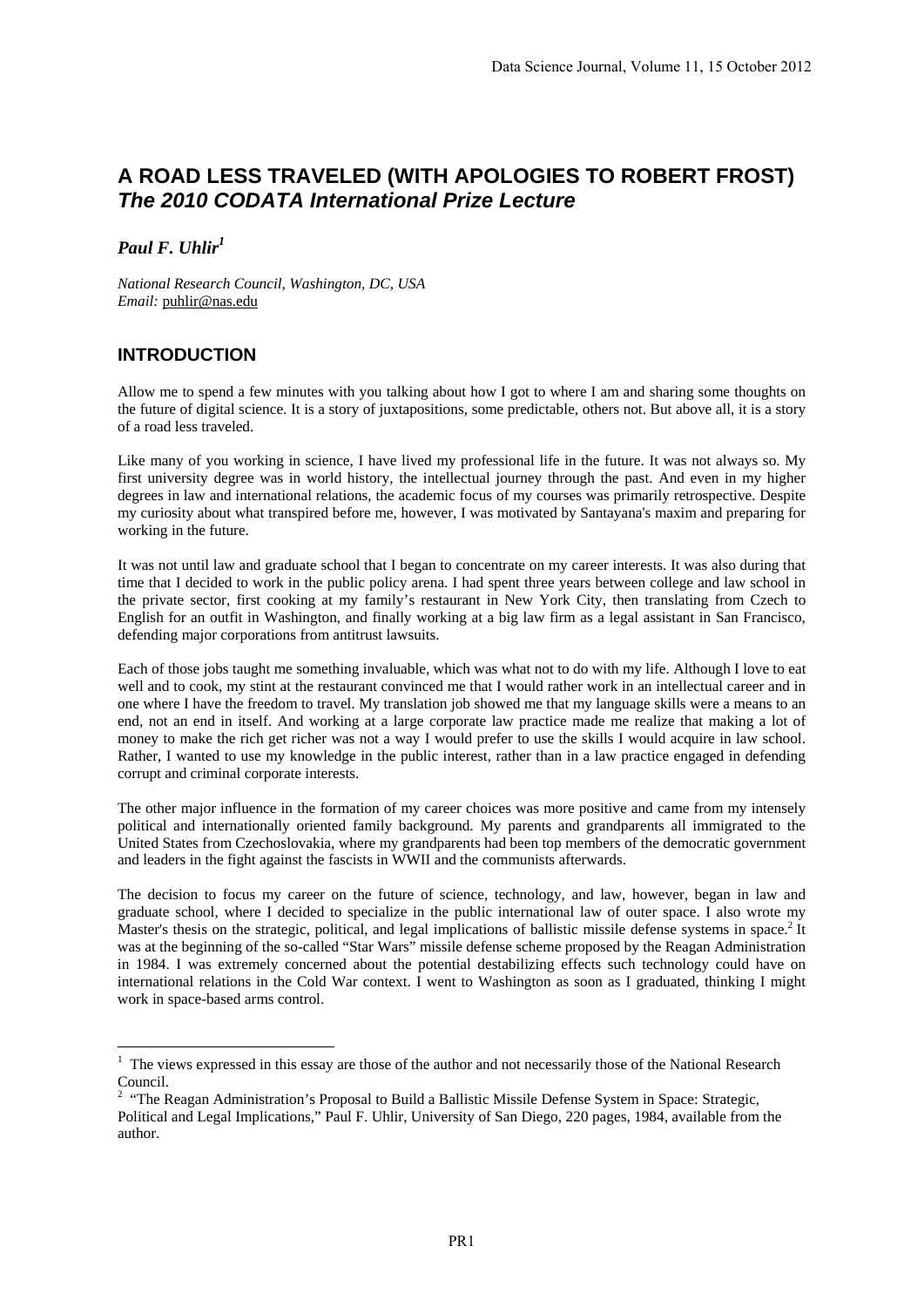Instead, I got a job in civil space law and policy at the National Oceanic and Atmospheric Administration in the Department of Commerce. My initial task out of law school was to draft the first Landsat regulations, specifically, the 1986 regulations for the licensing of private land remote sensing space systems.<sup>3</sup> The NOAA general counsel told me, "Here, write up these new regulations for the (unprecedented) licensing of remote sensing satellites. And do it fast."

So I got my wish, working in the public international law of outer space, right out of law school. It was interesting, but not easy. Other exotic tasks soon followed. I co-authored an article on "Wilderness and Space" with William Bishop, the Deputy Associate Administrator for NOAA.<sup>4</sup> I worked on various international agreements for meteorological and remote sensing satellites, including the first exchange of weather data between the United States and the Soviet Union. I served on the first committee in 1986-1987 to develop the international legal principles for the future space station.<sup>5</sup> And I chaired a study at the American Institute of Aeronautics and Astronautics on the technical and legal aspects of regulating orbital debris, which unfortunately is as relevant today as it was two decades ago.<sup>6</sup> Within a year I was recruited to work at the Space Studies Board at the National Academy of Sciences, where I managed committees and studies focusing on robotic solar system exploration and earth remote sensing from space. We advised NASA on research priorities and spacecraft missions, some of which are still sending back data 20 years hence.<sup>7</sup>

*Assessment of Satellite Earth Observation Programs--1991*, Committee on Earth Studies, Space Studies Board (SSB), 67 p., 1991; available at: http://www.nap.edu/catalog.php?record\_id=12322.

*1990 Update to the Strategy for Exploration of the Inner Planets, Committee on Planetary and Lunar Exploration*, SSB, 57 p., 1990; available at: http://www.nap.edu/catalog.php?record\_id=12329.

The Summary Sections for the Licensing of Private Land Remote Sensing Space Systems," NOAA/NESDIS, 1986.

<sup>4</sup> Uhlir, Paul F., and William P. Bishop, "Wilderness and Space," in *Environmental Ethics and the Solar System*, Eugene C. Hargrove, ed., Sierra Club Books, pp. 183-210. For a summary of the volume, see

http://www.univelt.com/univeltdist/1-aerospace-astronautics/BEYOND%20SPACESHIP%20EARTH.doc. Background documents available from the author.

<sup>6</sup> Uhlir, Paul F., *et al.*. *Orbital Debris Mitigation Techniques: Technical, Legal, and Economic Aspects*. American Institute of Aeronautics and Astronautics, 53 p. 1992, available from the author.

<sup>7</sup> I served as director of the following reports published by the Space Science Board (SSB, presented from most recent to oldest, and all freely available online from the National Academies Press):

*Assessment of Solar System Exploration Programs--1991*, Committee on Planetary and Lunar Exploration (COMPLEX), SSB, 36 p., 1991; available at: http://www.nap.edu/catalog.php?record\_id=12323.

*The U.S. Global Change Research Program: An Assessment of the FY 1991 Plans*, special study prepared for the White House Office of Science and Technology Policy, 108 p., 1990; available at: http://www.nap.edu/catalog.php?record\_id=1606.

*Strategy for the Detection and Study of Extrasolar Planetary Materials: 1990-2000*, Committee on Planetary and Lunar Exploration, SSB, 121 p., 1990; available at: http://www.nap.edu/catalog.php?record\_id=1732.

*Strategy for Earth Explorers in Global Earth Sciences, Committee on Earth Sciences*, SSB, 55 p., 1988; available from the author.

*Space Science in the Twenty-First Century: Mission to Planet Earth*, Task Group on Earth Sciences, SSB, 121 p., 1988; available at: http://www.nap.edu/catalog.php?record\_id=753.

*Space Science in the Twenty-First Century: Planetary and Lunar Exploration*, Task Group on Planetary and Lunar Exploration, SSB, 111 p., 1988; available at: http://www.nap.edu/catalog.php?record\_id=754.

*A Strategy for Exploration of the Outer Planets: 1986-1996*, Committee on Planetary and Lunar Exploration, SSB, 100 p., 1986; available at: http://www.nap.edu/catalog.php?record\_id=12345.

I also was the director and co-author of SSB advisory "letter reports" to NASA on the following topics: "Assessment of the research applications of the Landsat program," Committee on Earth Studies (CES), 10 p., September 1991.

<sup>&</sup>quot;Space Studies Board Position on the NASA Earth Observing System," Space Studies Board, 8 p., June 1991. "Assessment of the scientific impact of the proposed descoping of the Comet Rendezvous/ Asteroid Flyby

<sup>(</sup>CRAF) mission," Committee on Planetary and Lunar Exploration (COMPLEX), 14 p., July 1990.

<sup>&</sup>quot;Review of the combined Comet Rendezvous-Asteroid Flyby and Titan Probe-Saturn Orbiter (CRAF/Cassini) FY1990 proposed new start," COMPLEX, 7 p., September 1988.

<sup>&</sup>quot;Assessment of the scientific impact of the proposed descoping of the Mars Observer mission," COMPLEX, 23 p., July 1988.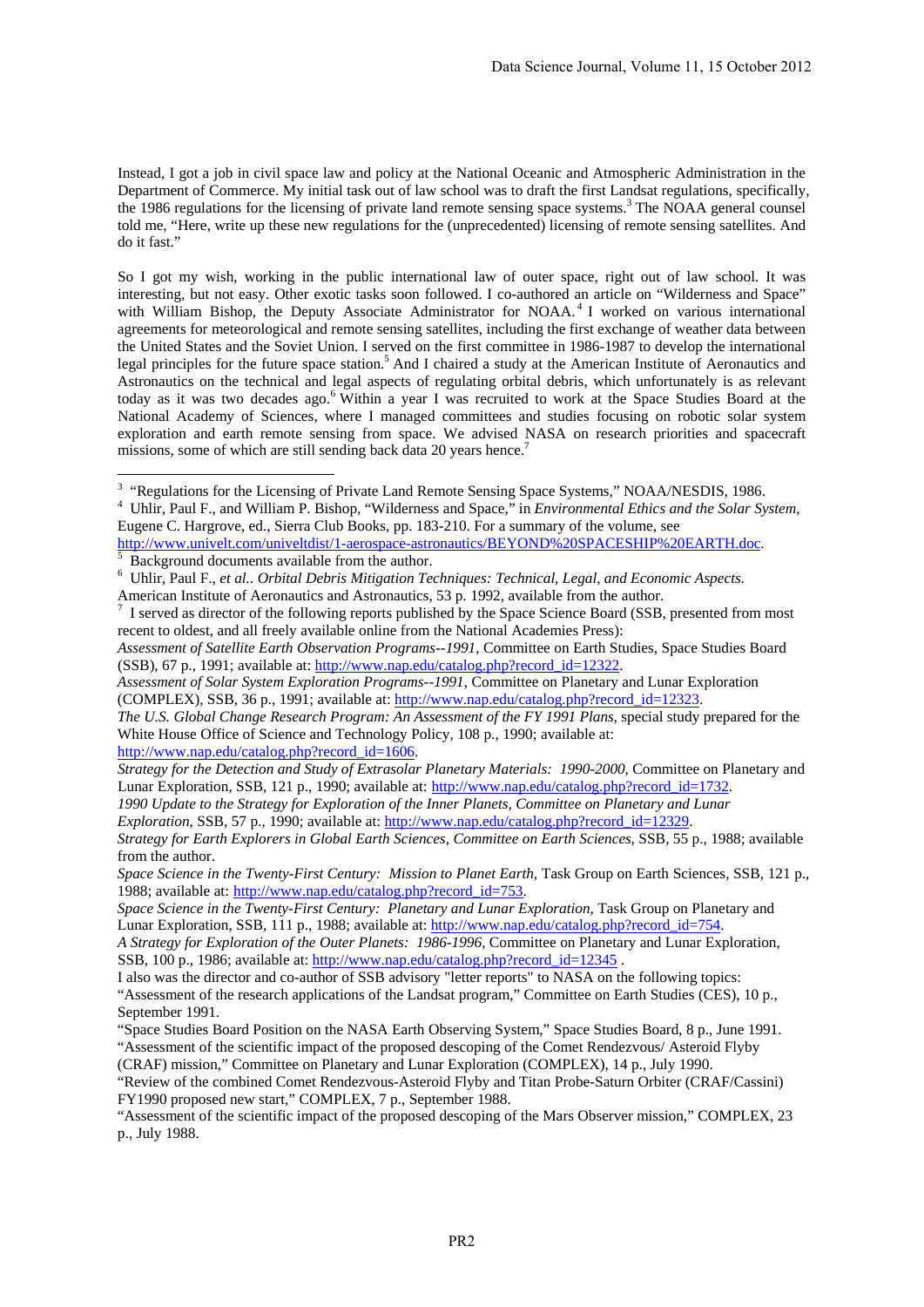In the early 1990s, I decided to shift my focus from outer space to cyberspace and became director of the U.S. National Committee for CODATA at the Academy, among other things. In many ways, cyberspace and outer space are very similar. Although the universe is physical and the web is a virtual representation of our collective synapses, both are infinite frontiers. Both challenge our creative juices, providing unprecedented opportunities for discovery and the implementation of new ideas. Both have visionary allure and the power to shape our cultural and political relationships. And, both demonstrate the importance of factual information—the data—in developing policy as well as the importance of policy in the management of data. It is the latter two aspects, the policy of data and data for policy, on which I would like to focus the remainder of this essay, for they are equally fundamental to the work of CODATA.

## **POLICY FOR DATA**

The policy of regulating and managing data activities is the easier of the two although I certainly do not wish to minimize the difficulty of getting that right. The law is always in the position of having to catch up with scientific and technical developments. Revolutionary technological advances outpace the ability of evolutionary social systems to manage them most effectively. This is certainly true in cyberspace and digitally networked data activities, but it is also true of any advanced technologies with major social implications, including space, energy, medicine, and so on.

So, starting in the early 1990s, I undertook studies at the Academy on various aspects of the management and law of scientific data, improving the integration of environmental data,<sup>8</sup> developing principles for scientific data archiving,<sup>9</sup> and identifying seminal issues in globally networked access to scientific data.<sup>10</sup>

It was also in the mid-1990s that I began another thematic focus of my work within the area of policy for data the theoretical and applied intellectual property law in digital databases. I stumbled upon this with my long-time collaborator and friend Jerome Reichman, a professor of intellectual property law, now at Duke University Law School. The practical or applied aspects of this area of law follow the familiar trajectory that I have already identified; that is, it seeks to manage *ex post facto* the new legal relationships in using the rapidly developing area of digitally networked technology.

Unfortunately, this has been done very badly by the powers that be. The instruments of applied law are international agreements and treaties and national legislation and regulations, and there has been no shortage of bad ideas and corrupt policies that have been proposed and frequently implemented in the digital domain. The main and well-known reason for this is that the law-making process is captured both nationally and internationally, not by the public interest or private-sector innovators but by entrenched monopoly business interests. In the case of digital information law, it is the motion picture, music, software, and publishing industries that have sought to implement legal rules to protect their dominant economic positions and their pre-digital business models, although some of this finally may be changing. The interests of public science and scientific data management, though, are barely considered unless the research community makes its voices heard.

- "Review of the proposed Comet Rendezvous-Asteroid Flyby mission," COMPLEX, 5 p., May 1987. Review of the proposed Lunar Geoscience Observer, Mars Aeronomy Observer, and Near Earth Asteroid Rendezvous missions, COMPLEX, 6 p., May 1986.
- <sup>8</sup> *Finding the Forest in the Trees--The Challenge of Combining Diverse Environmental Data*, Committee for a Pilot Study on Database Interfaces, U.S. National Committee for CODATA, 129 p., 1995;

 <sup>&</sup>quot;Assessment of the Earth remote sensing research instruments for measuring stratospheric ozone, carbon monoxide, and primary ocean biological productivity levels," CES, 2 p., May 1987.

available at: http://www.nap.edu/catalog.php?record\_id=4896.<br><sup>9</sup> *Preserving Scientific Information on Our Physical Universe--A New Strategy for Archiving the Nation's Scientific Information Resources*, Commission on Physical Sciences, Mathematics, and Applications, 1995 (2 vols); available at: http://www.nap.edu/catalog.php?record\_id=4871.<br><sup>10</sup> *Bits of Power--Issues in the Transborder Flow of Scientific Data*, U.S. National Committee for CODATA, 250

p., 1997; available at: http://www.nap.edu/catalog.php?record\_id=5504.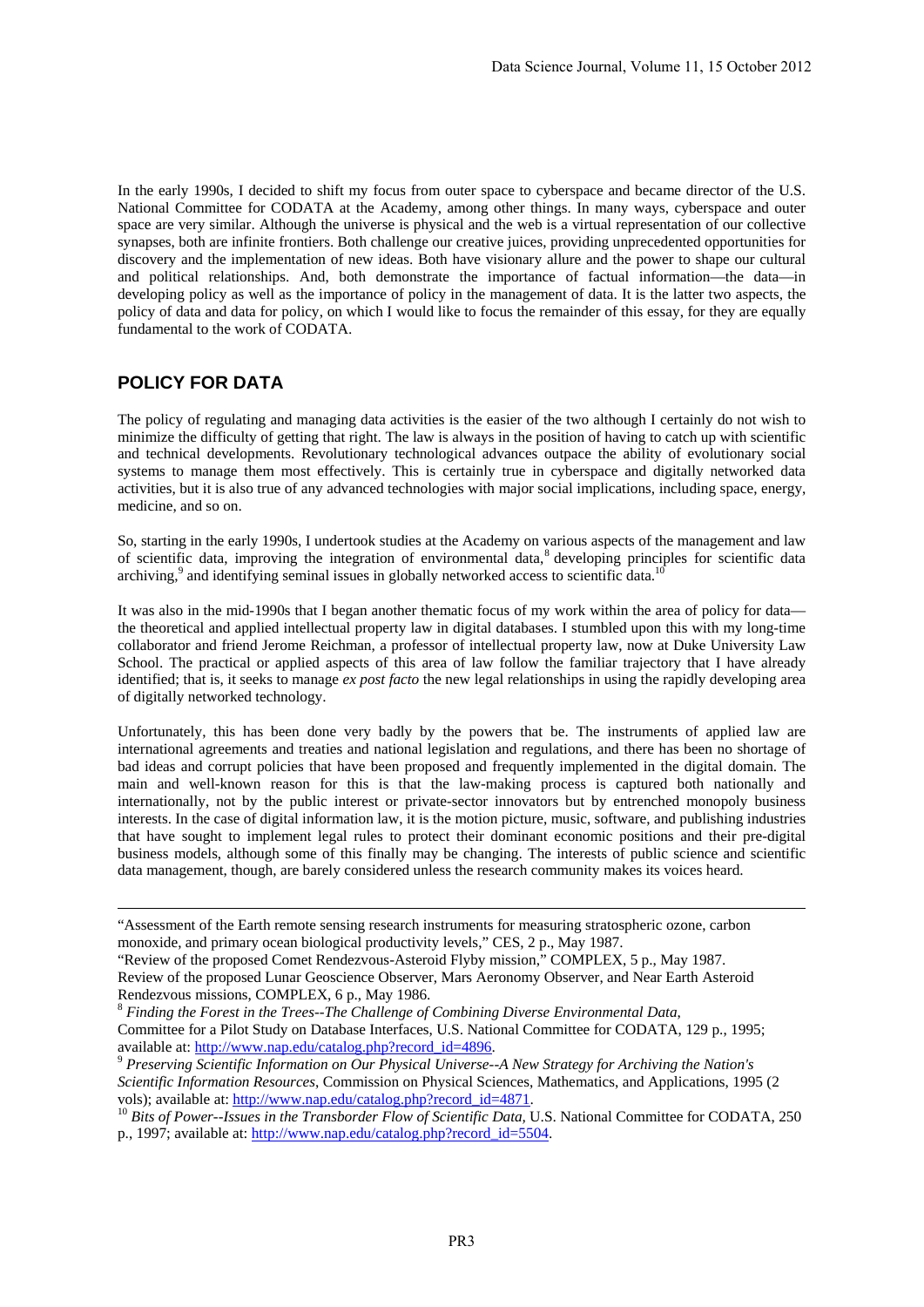As a result, most of our efforts in the applied legal domain related to scientific information law and policy have been an exercise of triage. That is, we and others who share our perspective have sought to stop the most egregious legal developments from occurring, focusing only on those that we consider amenable to a reasonable chance of successful intervention. Most important from the perspective of scientific data, we have joined forces with other public-interest groups, such as the universities and libraries, as well as more progressive digital industries, such as internet service providers.

We spent over six years battling unprecedented legal restrictions and the expansion of intellectual property rights in factual information that was previously in the public domain. We first fought this trend at the World Intellectual Property Organization (WIPO) in 1996—successfully, I might add—being primarily responsible for neutralizing the U.S. Patent and Trademark Office (PTO) support of the WIPO Database Treaty and thereby killing the treaty itself. We wrote a letter to the Secretary of Commerce, signed by the presidents of all three U.S. Academies, questioning the substantive and procedural validity of this new legal approach.<sup>11</sup> We copied everyone in Washington on that letter, which got it the attention it deserved and forced the PTO to retract its support of that Treaty. We then spent the next five years on the legislative database wars in Congress, lobbying on behalf of the Academies, also with success. At the same time, we devoted a great deal of effort on analyzing why the EU Directive on the Legal Protection of Databases is bad law and bad for science, although with considerably less effect.<sup>12</sup>

However, such protective, damage control action is at best intellectually unrewarding and very stressful to boot. The agenda and schedule are set by the proponents of the flawed law, requiring opponents to react on a moment's notice to new proposals lest they be enacted as is at the behest of well-heeled interests. It is an inherently negative process, seeking to prevent egregious things from happening, rather than positive, in the sense of improving dysfunctions with new approaches. I therefore also have spent a lot of time on more forward-looking theoretical law, seeking to develop novel legal theories, public policies, and institutional frameworks for more effectively managing intellectual property rights in scientific databases and literature.<sup>13</sup> This has been much more interesting and personally gratifying.

Over the past decade, we have worked on the use of private-law agreements—that is, contracts, licenses, and grants—in modulating public intellectual property laws, such as digital copyright and database protection law. In 2003, Jerry Reichman and I published a seminal treatise, entitled "A Contractually Reconstructed Research Commons for Scientific Data in a Highly Protectionist Intellectual Property Environment."14 This publication and

-

<sup>12</sup> "Database Protection at the Crossroads: Recent Developments and their Impact on Science and Technology," with Jerome Reichman, 14 Berkeley Technology Law Review 793-838, 1999, available at: http://scholarship.law.duke.edu/cgi/viewcontent.cgi?article=2230&context=faculty\_scholarship; see also, National Research Council, *A Question of Balance: Private Rights and the Public Interest in Scientific and Technical Databases,* Paul F. Uhlir, ed., National Academy Press, 158 p., 1999, 2 vols., available at: http://www.nap.edu/catalog.php?record\_id=9692; and Paul F. Uhlir, "Intellectual property rights in databases: an

American perspective," in *Building and Owning Biotechnology Databases*, BTSF, Edam, Holland, 1998, available at: http://ebiomics.org/ws3uhlir.htm.<br><sup>13</sup> See, e.g., Paul F. Uhlir, "Policy Guidelines for the Development and Promotion of Governmental Public

Domain Information," UNESCO, 49 p., 2004, available at: http://www.fas.org/sgp/library/unesco\_govinfo.pdf; "The Emerging Role of Open Repositories as a Fundamental Component of the Public Research Infrastructure," in *Open Access: Open Problems*, Polimetrica, 2006, available at:

http://eprints.rclis.org/bitstream/10760/9656/1/OpenAccess.pdf; National Research Council, *The Socioeconomic Effects of Public Sector Information on Digital Networks,* Paul F. Uhlir, ed., 92 p., 2009, available at: http://www.nap.edu/catalog.php?record\_id=12687; as well as notes 14-16. <sup>14</sup> "A Contractually Reconstructed Commons for Scientific Data for Science and Innovation in a Highly

<sup>&</sup>lt;sup>11</sup> Letter from Bruce Alberts, Wm. A. Wulf, and Ken Shine to Mickey Cantor, Secretary of Commerce, October 9, 1996 (on file with the author).

Protectionist Intellectual Property Environment," with Jerome Reichman, 66 Law and Contemporary Problems 315-462, Duke University School of Law, Winter/Spring 2003; available at:

http://scholarship.law.duke.edu/cgi/viewcontent.cgi?article=1283&context=lcp. See also, National Research Council, *The Role of Scientific and Technical Data and Information in the Public Domain,* Julie M. Esanu and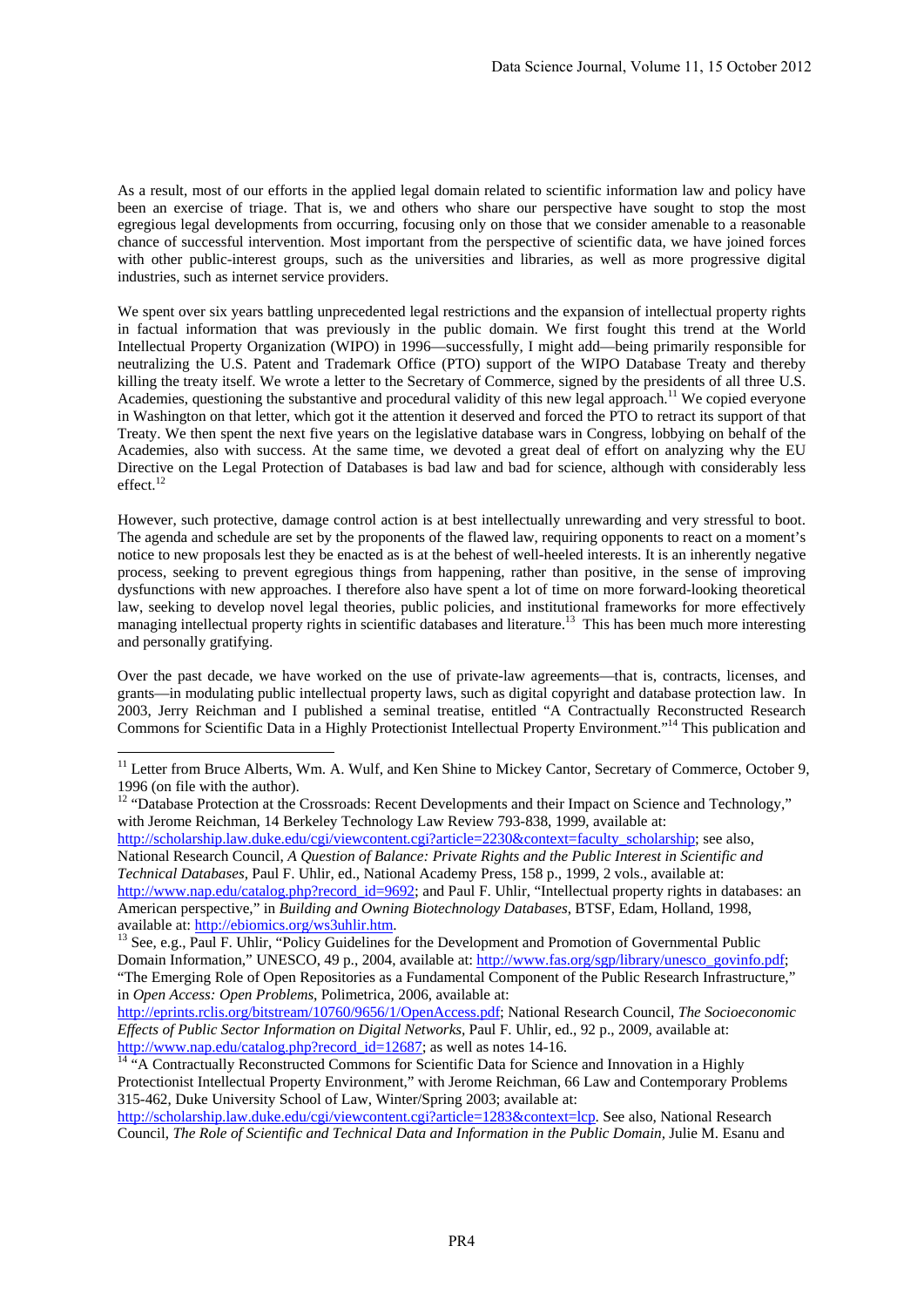subsequent work spawned several major new initiatives, including the Science Commons subsidiary of the Creative Commons and the CODATA Global Information Commons for Science Initiative, or GICSI.<sup>15</sup>

We are now working to expand these legal concepts in new institutional and governance frameworks, which I refer to as "open knowledge environments" in the digital context.<sup>16</sup> This approach seeks to deconstruct the printparadigm, scholarly communication process and reconstruct it more holistically and effectively in the digitally networked context.

Also over the past decade, I have reoriented my career to pursue my lifelong interest in international cooperation on these issues, particularly in developing countries, and to implement more positive solutions to the sharing of scientific and public sector data and information. I have worked with many colleagues in various countries and agencies to help form national scientific data policies in those nations and organizations, which also has been personally very rewarding.<sup>17</sup>

## **DATA FOR POLICY**

Finally, I would like to explore briefly the other side of the policy and data nexus—the use of scientific data for the formation of public policy. In many ways this is the much more difficult and important aspect. It was already highlighted by two of the keynote speakers at the 22<sup>nd</sup> CODATA Conference in Stellenbosch.

A necessary, but not sufficient, condition for the use of factual information in policymaking is openness. Those who are acquainted with me and my work know that I preach the mantra of openness and the sharing of public information wherever I go. I am an evangelist of open access and believe it is essential, not just for scientific progress but for promoting social justice and welfare, economic growth, and political transparency. Conversely, excessive secrecy, particularly in the public sector, can ultimately lead to suspicion, conflict, and tyranny. Openness should therefore be the default rule, particularly for factual information in the age of digital networks.18

But although openness is an essential pre-condition for well informed policymaking and a host of other positive goals and values, it is not in itself enough. Data in particular need to be validated and prepared in a manner that is relevant to decision making, focused on the problems that need to be solved, effectively visualized, and then accepted and appropriately applied by the decision makers.

18 For example, see my essay on *Information Gulags, Intellectual Straightjackets, and Memory Holes,* CODATA Data Science Journal, 2010; available at: https://www.jstage.jst.go.jp/article/dsj/9/0/9\_Essay-001-Uhlir/\_article.

Paul F. Uhlir, eds., National Academies Press, 226 p., 2003, available at:

http://www.nap.edu/catalog.php?record\_id=10785; and National Research Council, *Open Access and the Public Domain in Digital Data and Information for Science: Proceedings of an International Symposium*, Julie M. Esanu and Paul F. Uhlir, eds., National Academies Press, 183 p., 2004, available at:

http://www.nap.edu/catalog.php?record\_id=11030.<br><sup>15</sup> "Global Information Commons for Science Initiative," with Paul A. David, in *Past, Present & Future of Research in the Information Society*, Wesley Shrum, *et al.*, eds., Springer, p. 107-110, 2007, available from the

author. See also **http://www.codata.com.**<br><sup>16</sup> Global Intellectual Property Strategies for the Microbial Research Commons: Governing Digitally Integrated *Genetic Resources, Data and Literature*, with Jerome Reichman and Tom Dedeurwaerdere, Cambridge University Press (forthcoming 2013).

<sup>&</sup>lt;sup>17</sup> I have been either a paid and unpaid consultant to the European Commission and several of its externally funded projects, as well as in Canada, Chile, Peru, Uruguay, South Africa, Senegal, Egypt, Japan, and especially China. In the United States, I have served as an unpaid private sector consultant to the Department of State for both phases of the World Summit on the Information Society (2003 and 2005), and for the Organisation for Economic Co-operation and Development's Recommendation on Data from Research with Public Funding (2007) and the Ministerial Recommendation on Public Sector Information (2008). Finally, my work at the National Academy of Sciences since the early 1990s has focused on providing advice to the U.S. federal government on public research data management and policy.